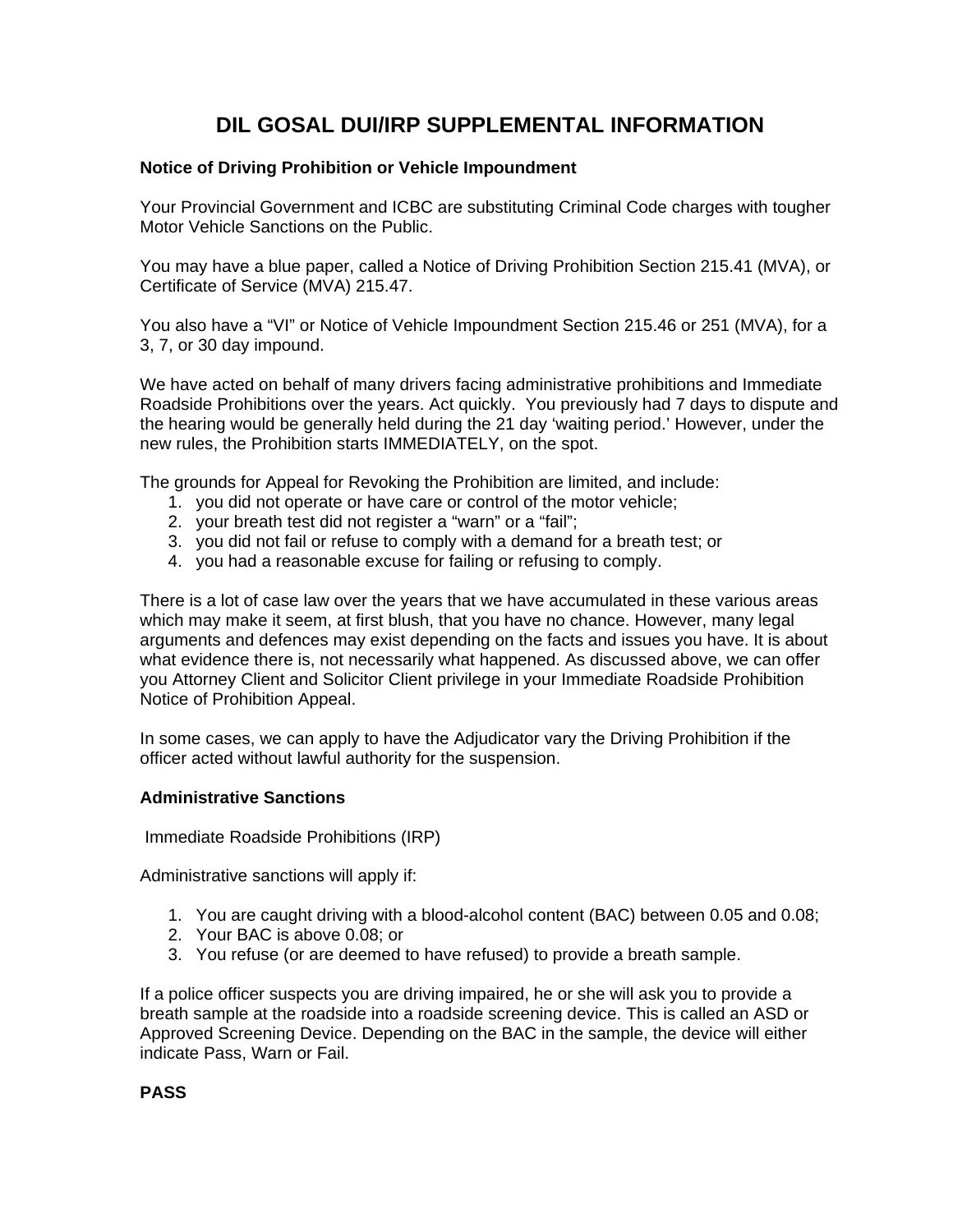Means your breath sample contains a BAC below 0.05. You should be on your way, but the officer can always issue you a 24-Hour Prohibition if warranted.

#### **WARN**

ADP: (Prior to October 1, 2010):

Means your breath sample is between 0.05 and 0.08 BAC. If you provide a sample within this range:

#### **The first time within a five-year period:**

- 1. You will lose your driver's licence immediately, for three days.
- 2. You may also lose your vehicle for three days. If you do, you will pay all related towing and storage fees.
- 3. -You will pay a \$200 monetary penalty and a \$250 driver's licence reinstatement fee.

#### **The second time within a five-year period (just on a WARN):**

- 1. You will lose your driver's licence immediately, for seven days.
- 2. You may also lose your vehicle for seven days. If you do, you will pay all related towing and storage fees.
- 3. You will pay a \$300 monetary penalty and a \$250 driver's licence reinstatement fee.
- 4. The third time within a five-year period:
- 5. You will lose your driver's licence and your vehicle immediately, for 30 days.
- 6. You will pay all related towing and storage fees.
- 7. You will pay a \$400 monetary penalty and a \$250 driver's licence reinstatement fee.

To regain your driving privileges, you will have to complete the Responsible Driving Program and use an Ignition Interlock Device whenever you drive, for one full year, following your driving suspension.

## **FAIL**

Means the ASD is measuring your BAC above 0.10. If you fail, refuse or are deemed to have refused to provide a breath sample:

- 1. You will immediately lose your driver's licence for 90 days and your vehicle for 30 days.
- 2. You will pay all related towing and storage fees (approx \$1,500).
- 3. You will pay a \$500 monetary penalty and a \$250 driver's licence reinstatement fee.

To regain your driving privileges, you will have to complete the Responsible Driving Program and use an Ignition Interlock Device whenever you drive, for one full year, following your driving suspension.

In all, you will face administrative consequences that will cost you about \$4,060 before you can legally operate a motor vehicle again in B.C.

You only have seven (7) days from the date you received the Notice of Driving Prohibition to request the Superintendant of Motor Vehicles review the Prohibition.